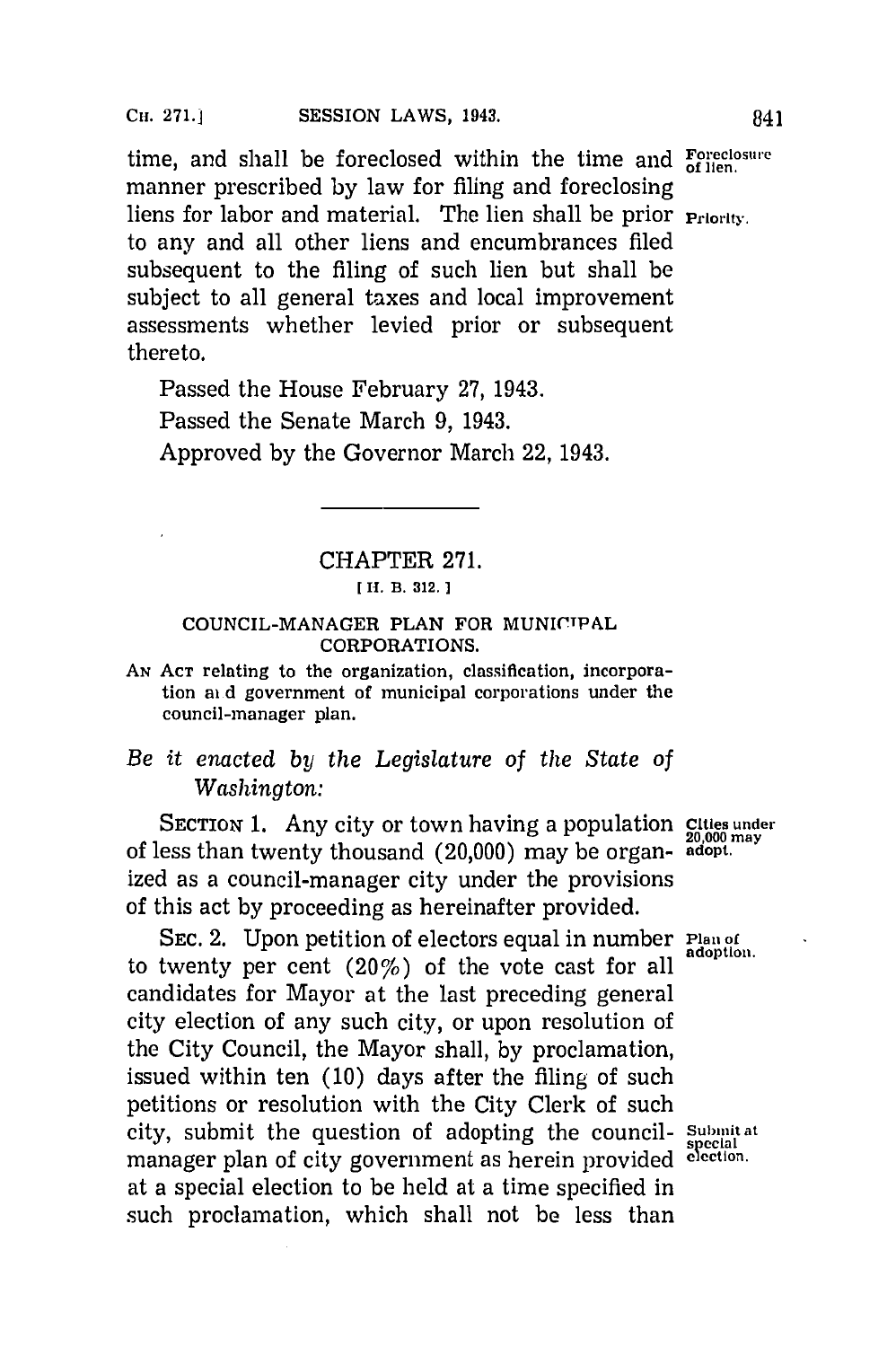ninety **(90)** nor more than one hundred and twenty (120) days before the next regular municipal election.

Form of SEC. 3. At such election the proposition to be overtion. submitted to the electors shall be: "Shall the city of **...............................** adopt the council-manager plan of municipal government?" and there shall be printed on the official ballots of said election the above proposition, followed **by** the words:

"For organization as a council-manager city 

"Against organization as a council-manager city 

An election thereupon shall be conducted, the vote canvassed and the results declared in the same manner as provided **by** law in respect to other city elections.

Election of SEC. 4. If the majority of the votes cast at such election shall be in favor of the plan, such city shall at the next regular municipal election, proceed to the election of a City Council of five **(5)** or more citizens according to the population of the city, as hereinafter provided. Said Councilmen shall be nominated and elected in the first instance, one **(1)** from each Councilmanic ward or such other existing districts of said city as may have been established for the election of the members of the City Council or other governing body. After the first election said Councilmen shall be elected either at large or from such districts as shall be established **by** ordinance.

**Petition by**<br>**Petition by**<br>**Petition by** SEC. 5. Petitions shall be signed by none but legal voters of the city and shall contain, in addition to the signatures and residence addresses **of** the petitioners, an affidavit of one or more legal voters of the city stating the number of signers at the time the affidavit was made. Petitions containing the required number of signatures shall be accepted by the City Clerk as *primna facie* valid until their invalidity has been proved.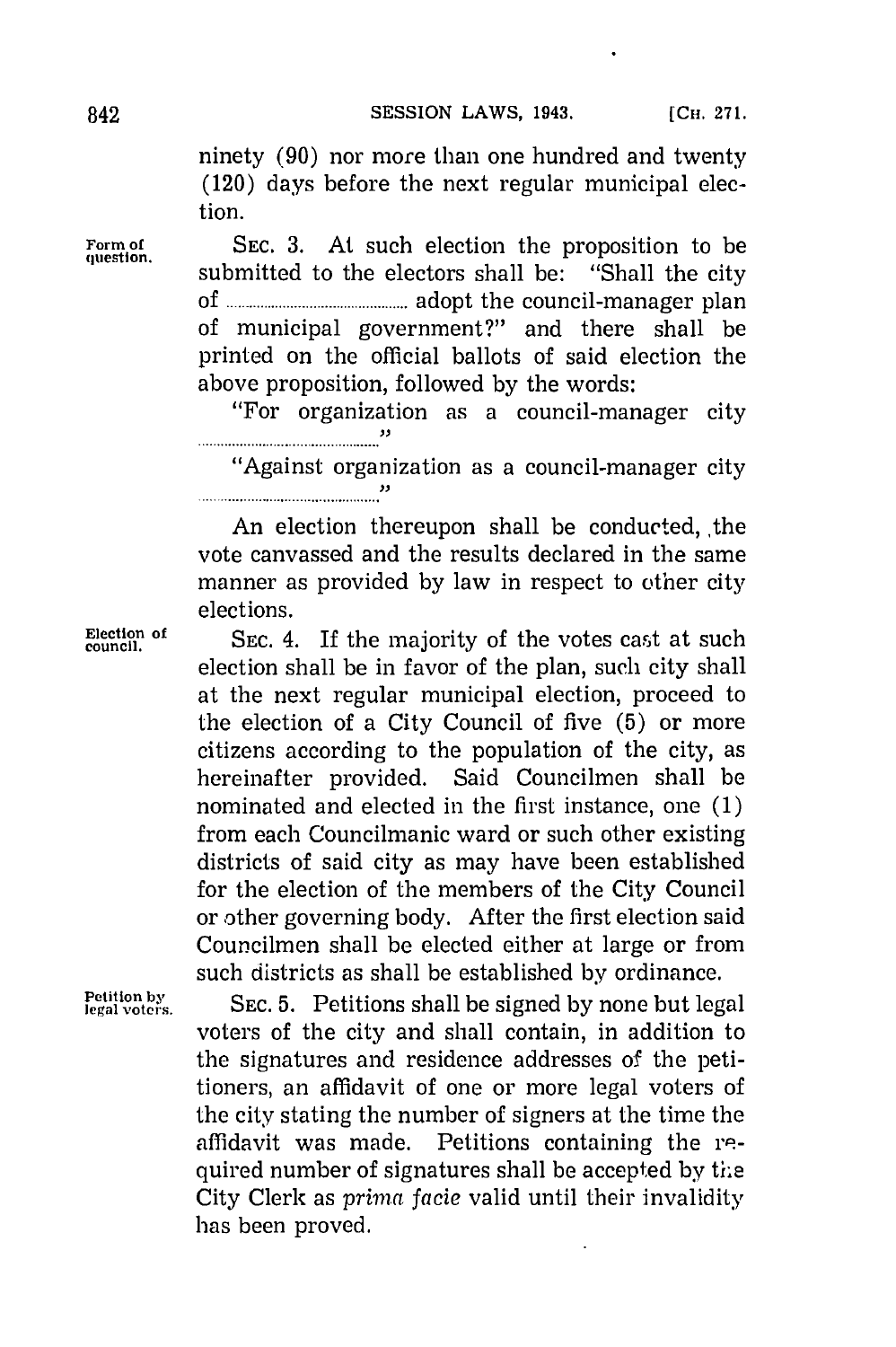SEC. 6. The number of Councilmen shall be in Size of council. proportion to the population of the municipality, as determined **by** the last preceding federal census, as follows: **A** municipality having not more than two thousand (2,000) inhabitants, five **(5);** two thousand (2,000) and not more than twenty thousand (20,000), seven (7). All Councilmen shall serve for a term  $T_{\text{terms}}$ . of four (4) years and until their successors are elected and have qualified, except that the first general election in municipalities having five **(5)** Councilmen the candidates having the three **(3)** highest number of votes shall serve for four (4) years, the other two (2) Councilmen shall serve for two (2) years, and in municipalities having more than five **(5)** Councilmen, the majority of Councilmen having the highest number of votes shall serve for a period of four (4) years and the others for a period of two (2) years. Vacancies in the Council shall be filled **ffie by** the Council for the remainder of the unexpired **appoinfment.** term, but any vacancy resulting from a recall election shall be filled in the manner provided **by** law for such cases.

**SEC. 7.** The Council shall meet at such times and **council meetings.** places as shall be fixed **by** ordinance, but shall hold at least one regular meeting during each month. The Clerk shall call special meetings of the Council upon **Special** written request of the Mayor or any two members. Such requests shall state the subjects to be considered at such special meeting and no other subject shall there be considered. All meetings of the Council **Open to** shall there be considered. and of committees thereof shall be open to the public, and the rules of the Council shall provide that citizens of the city shall have a reasonable opportunity to be heard at any such meetings in regard to any matter considered thereat; but the Council or a committee thereof may by a three-fifths  $(3/5$ ths) vote of all the members authorize an executive meeting.

**SEC. 8.** The Councilmen shall be the only elective **No otlher** officials of cities organized under this act. They shall **offcials.**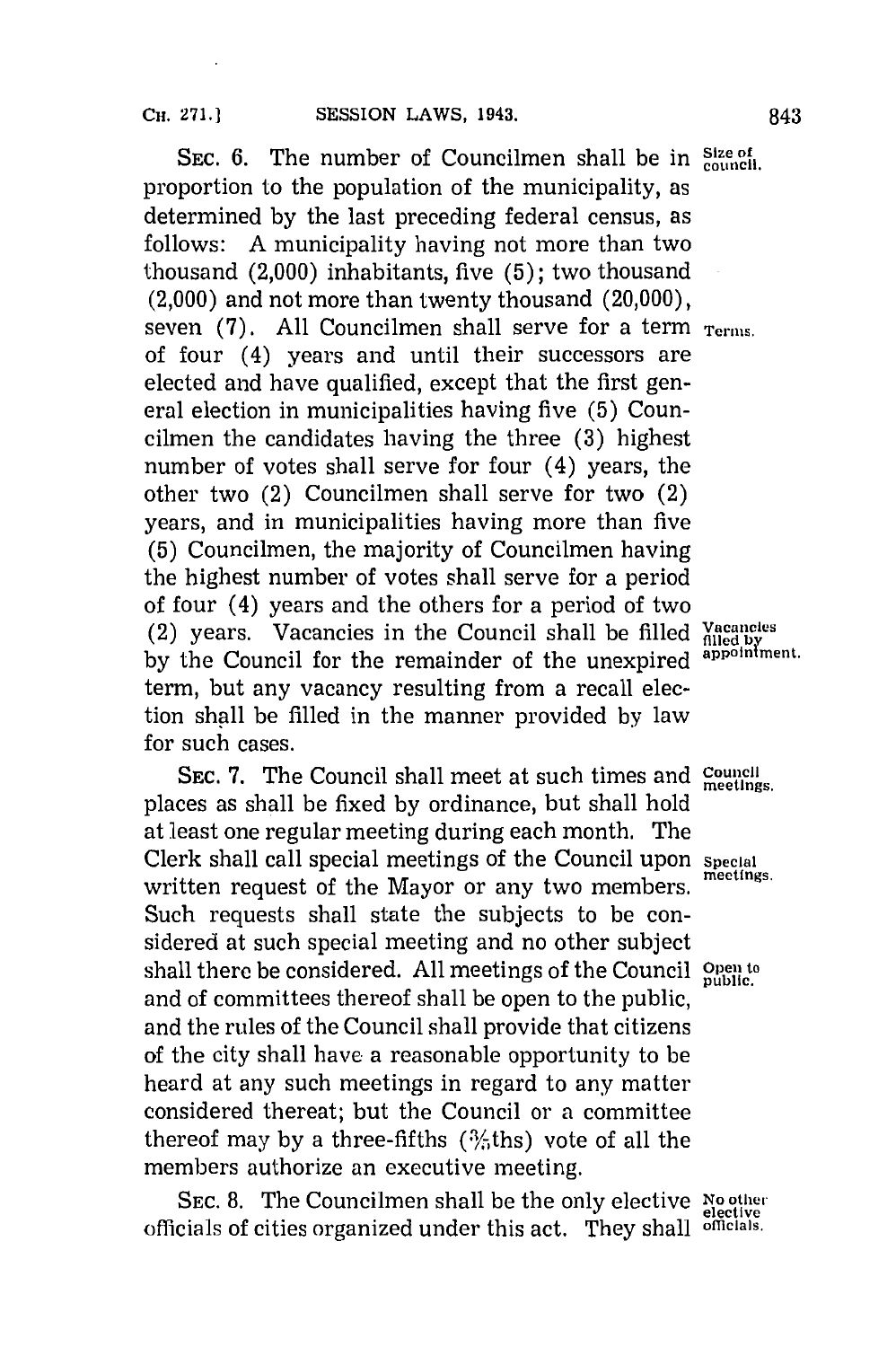other city officials and employees who are incumbent at the time the council-manager plan takes effect shall hold office until their successors have been selected in accordance with the provisions of this act.

shall choose a chairman from among its members, who shall have the title of Mayor. In addition to the powers conferred on the Mayor **by** this act, he shall also have the rights, privileges and immunities of a

meetings of the Council and shall also have the powers and perform the duties conferred and imposed **by** this act and the ordinances of the city. He shall be recognized as the head of the city for all ceremonial purposes and **by** the Governor for purposes

**powers.** trative duties but in time of public danger or emergency shall, if so authorized and directed **by** vote of the council, take command of the police, maintain order and enforce the law. If a vacancy occurs in the office of Mayor, or in case of his absence or disability, a Mayor pro tern shall be selected **by** the Council from its members to act as Mayor for the unexpired term or during the continuance of the

**organization** take office at the time provided **by** general law. The **of council.**

Chairman Biennially, at its first meeting, each new Council

**Presides at** member of the Council. The Mayor shall preside at

**May be vot ed Of** Military law. He shall have no regular adminis**emergency**

absence or disability.

**Council holds SEC. 9.** Except as otherwise provided in this act, all powers of the city shall be vested in the City Council. Each member of the Council shall receive such compensation, if any, as shall be provided **by** the general laws relating to municipal corporations. **Qualifica- Members of the City Council shall be qualified elec**tors of the city and any member ceasing to possess any of the qualifications specified in this section or convicted of crime involving moral turpitude while in office, shall immediately forfeit his office.

Powers of **SE.** SEC. 10. The Council shall have power to pass ordinances, adopt regulations, appoint a chief admin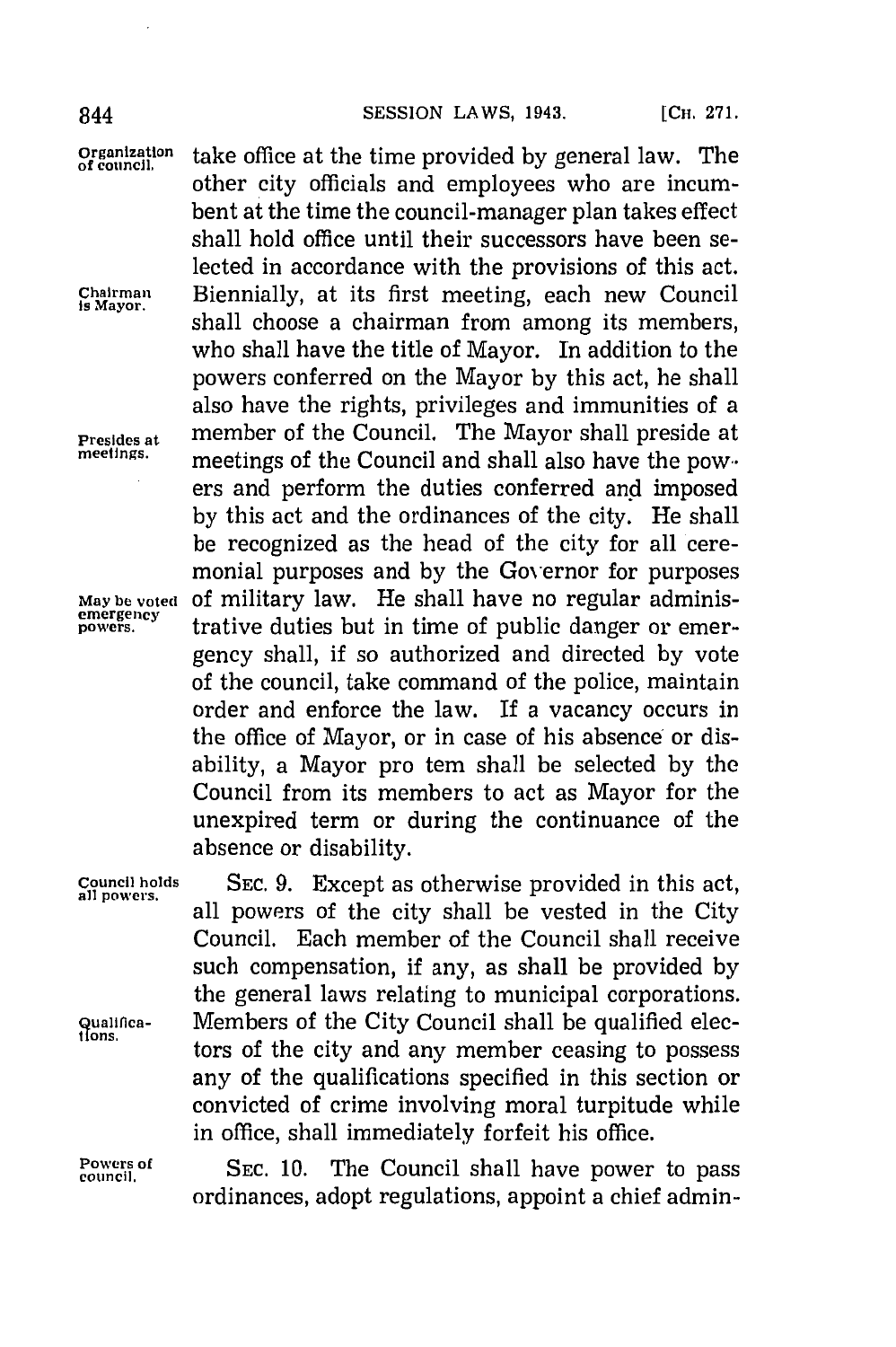istrative officer to be known as the City Manager, fix Powers and all salaries, except as otherwise provided in this **council.** chapter, and create departments and boards as hereinafter provided. The enumeration of particular powers **by** this chapter shall not be held or deemed to be exclusive but in addition thereto, it is intended that any city organized under the provisions of this act shall have all the powers which cities of its class now have, or hereafter may have conferred upon them; all which powers shall inhere in and be exercised **by** the Council provided for in this act unless the exercise of such powers shall have been expressly ronferred upon some authority of the municipality or reserved to the people thereof.

**SEC. 11.** Every ordinance or resolution passed **by** the Council shall be signed **by** the Mayor or two (2) members, filed with the Clerk within two (2) days and **by** him recorded.

**SEC.** 12. The Council shall appoint an officer **Council to** whose title shall be City Manager and who shall be **manager**. the chief executive officer and the head of the administrative branch of the city government. The City Manager shall be chosen **by** the Council solely **quaitfica**on the basis of his executive and administrative qualifications with special reference to his actual experience in, or his knowledge of, accepted practice in respect to the duties of his office as hereinafter outlined. No person elected to membership on the **Councilman** Council shall, subsequent to such election, be eligible for appointment as City Manager until one **(1)** year has elapsed following the expiration of the term for which he was elected. Before entering upon the duties of his office such City Manager shall take the **Oath.** official oath for the support of the government and the faithful performance of his duties, and shall execute a bond in favor of the municipality in such sum **Bond**. as may be fixed **by** the council.

**SEC. 13.** Whether the City Manager shall devote May divide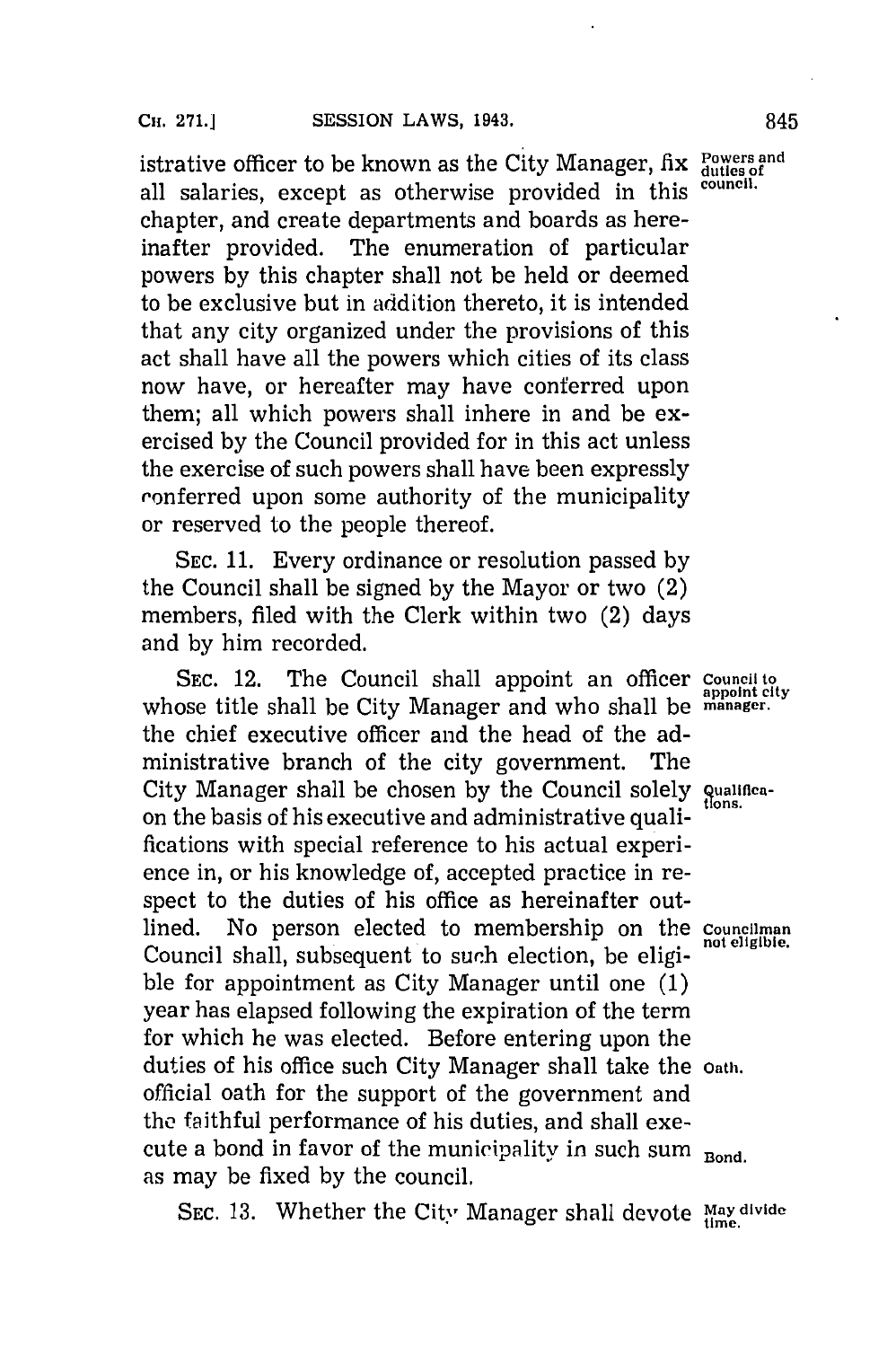**removed.**

Manager his full time to the affairs of one city shall be de-<br> **200 more** termined by the City Council, and nothing in this act<br>
cities. termined by the City Council, and nothing in this act shall prevent one manager from serving two or more municipalities at the same time.

**Term SEC.** 14. The City Manager shall be appointed for **indefinite.** an indefinite term but he may be removed **by** a How **three-fifths (%ths)** vote in cities having a Council of five **(5)** members or he may be removed **by** a fivesevenths (5/7ths) vote in cities having a council of **Formal** seven **(7)** members. At least thirty **(30)** days before **lntice,** such removal may become effective the Manager shall be furnished with a formal statement in the form of a resolution passed **by** a majority vote of the members of the Council, stating the Council's intention to remove him and the reasons therefor. The **Reply.** manager may reply in writing to such resolution. After such reply in writing **by** the Manager is filed with the City Clerk the Council shall fix a time for **Hearing,** a public hearing upon the question of his removal and the final resolution removing the Manager shall not be adopted until such public hearing has been had. Upon passage of a resolution stating the Council's intention to remove the Manager, the Council may suspend him from duty, but his pay shall continue until his removal shall become effective as herein described. The action of the Council in removing the Manager shall be final. In case of the **Absence or** absence or disability of the Manager the Council may designate a qualified administrative officer of the city to perform the duties of the Manager during such absence or disability.

**Duties of** SEC. 15. The duties of the City Manager shall be:<br>City<br>Manager. **1.** The bests canonal aunomatician even the admin

**Manager. 1.** To have general supervision over the administrative affairs of the municipality,

2. To see that the laws and ordinances are faithfully executed.

**3.** To attend all meetings of the Council at which his attendance may be required **by** that body.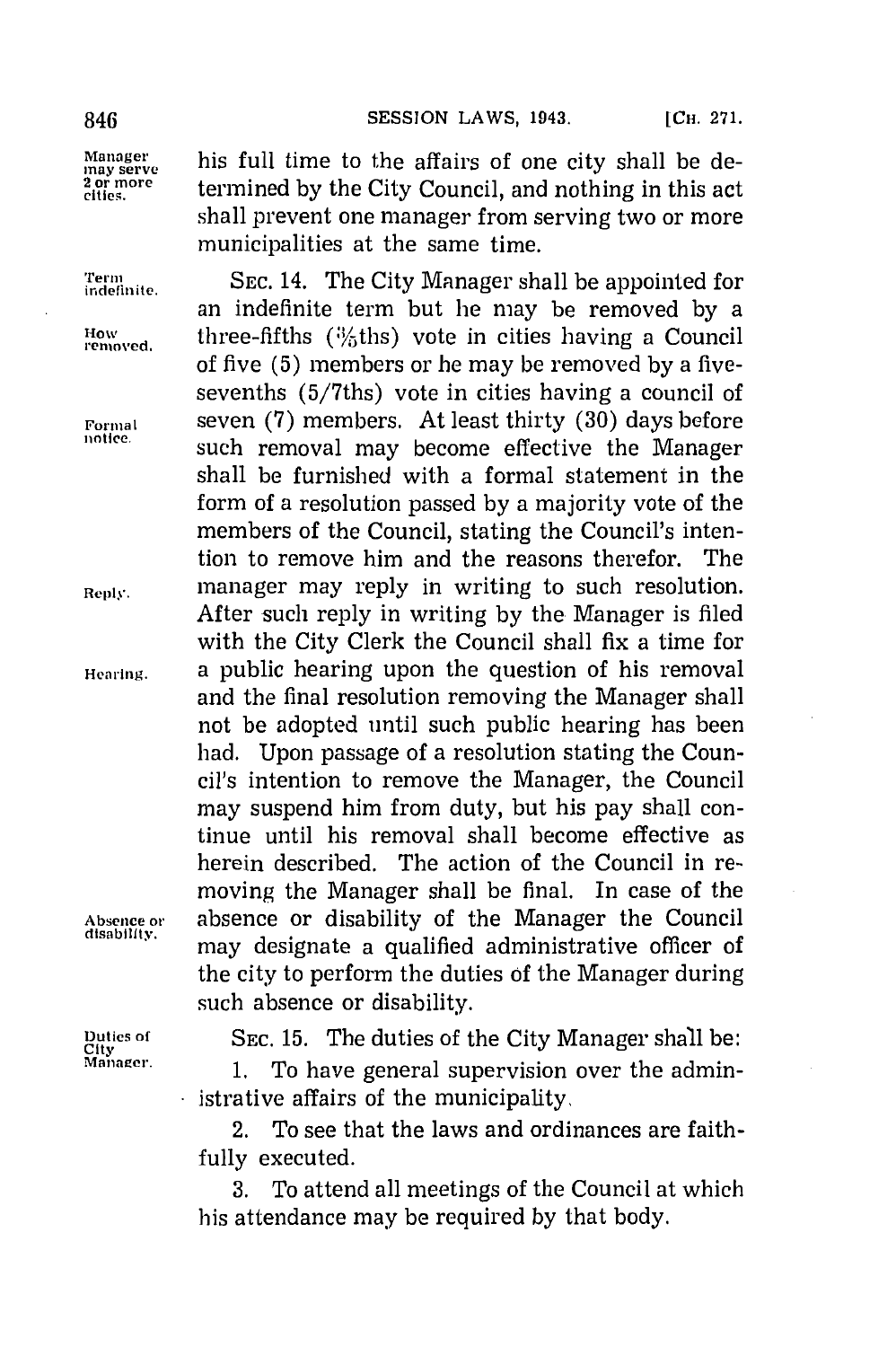4. To recommend for adoption to the Council *City*<br>th measures as he may deem necessary or ex- Manager. such measures as he may deem necessary or expedient.

**5.** To appoint all officers and employees of the municipality except the members of the City Council: *Provided,* That the Council may cause to have an audit made of any department or office of the city government and may select the persons to make such audit without the advice or consent of the City Manager.

**6.** To prepare and submit to the Council such reports as may be required **by** that body, or as he may deem it advisable to submit.

**7.** To keep the Council fully advised of the **fi**nancial condition of the municipality and its future needs.

**8.** To prepare and submit to the Council a tentative budget for the next fiscal year.

**9.** To perform such other duties as the Council may determine **by** ordinance or resolution.

**SEC. 16.** The council may, on the recommendation of the City Manager, create such departments, offices and employments as may be found necessary and may determine the powers and duties of each department or office.

**SEC. 17.** The city manager shall **be** responsible to **Responsible to council.** the Council for the proper administration of all affairs of the city and to that end he shall have power to appoint and remove all department heads, officers **Manage, to** and employees in the service of the city except mem- **remove.** bers of the City Council; but the Manager may authorize the head of a department or office responsible to him to appoint and remove subordinates in such department or office. Appointments made **by** or under the authority of the City Manager shall be on the basis of executive and administrative ability and of the training and experience of such appointees in the work which they are to perform. **All** such appointments shall be without definite term. Residence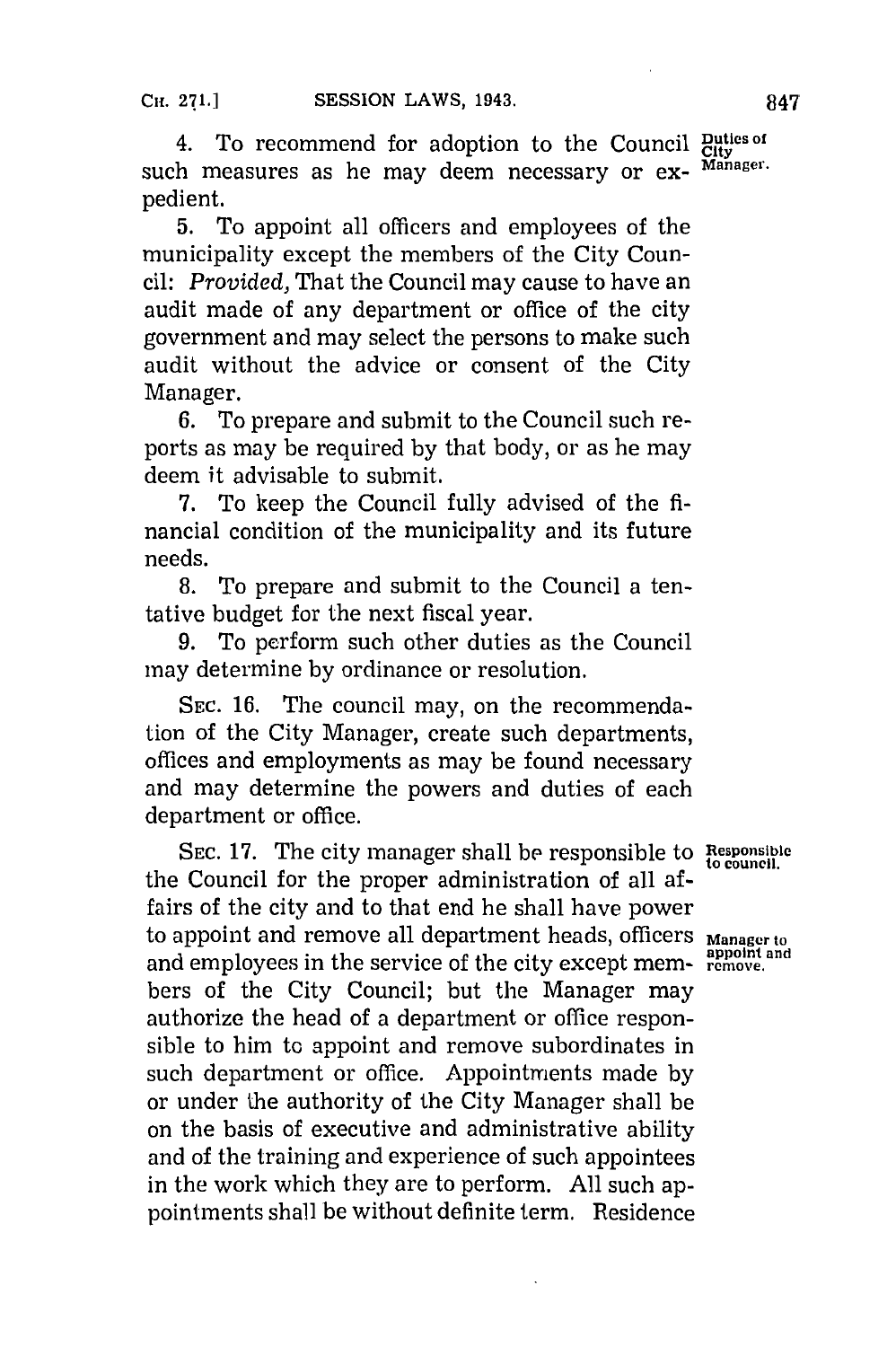Residence within the city shall not be required of any city official or employee, except the members of the City Council.

Appointees SEC. 18. Any officer or employee who may be ap-<br>removable pointed by the City Manager, or by the head of a de**at any time,** pointed **by** the City Manager, or **by** the head of a department or office, may be removed **by** the Manager or other such appointing officer at any time. Subject to the provisions of section **15,** the decision of the Manager or other appointing officer, shall be final and there shall be no appeal therefrom to any other office, body or court whatsoever.

**Council has SEC. 19.** Neither the Council nor any of its com-<br>no voice in **property** in the section of *non-poppoint* **appoint-** mittees or members shall direct or request the appointment of any person to, or his removal from, office **by** the City Manager or any of his subordinates, or in any manner take part in the appointment or removal of officers, and employees in the administrative service of the city oxcept as provided herein. Except for the purpose of inquiry, the Council and **Deal through** its members shall deal with the administrative serv- manaer. ice solely through the Manager, and neither the Council nor any member thereof shall give orders to any subordinate of the City Manager either pub-**Penalty.** licly or privately. Any violation of the provisions of this section **by** a member of the Council shall be a misdemeanor, conviction of which shall immediately forfeit the office of the member so convicted.

**Council to** SEC. 20. The City Manager and other officers or **flx ay.** assistants shall receive such salary or compensation as the Council shall fix **by** ordinance and shall be payable at such times as the Council shall determine.

Subject to SEC. 21. Any city organized under this act shall be subject to all laws governing cities of its particular class where such laws are not inconsistent with the provisions of this act.

May abandon<br> **atter six**<br> **atter shall have operated for**<br> **atter is a set of the state of the state of the state of the state of the state of the state of the state of the state of the state of the state of the state of t** more than six (6) years, under the provisions of this chapter, may abandon such organization hereunder,

**May abandon**<br>after six